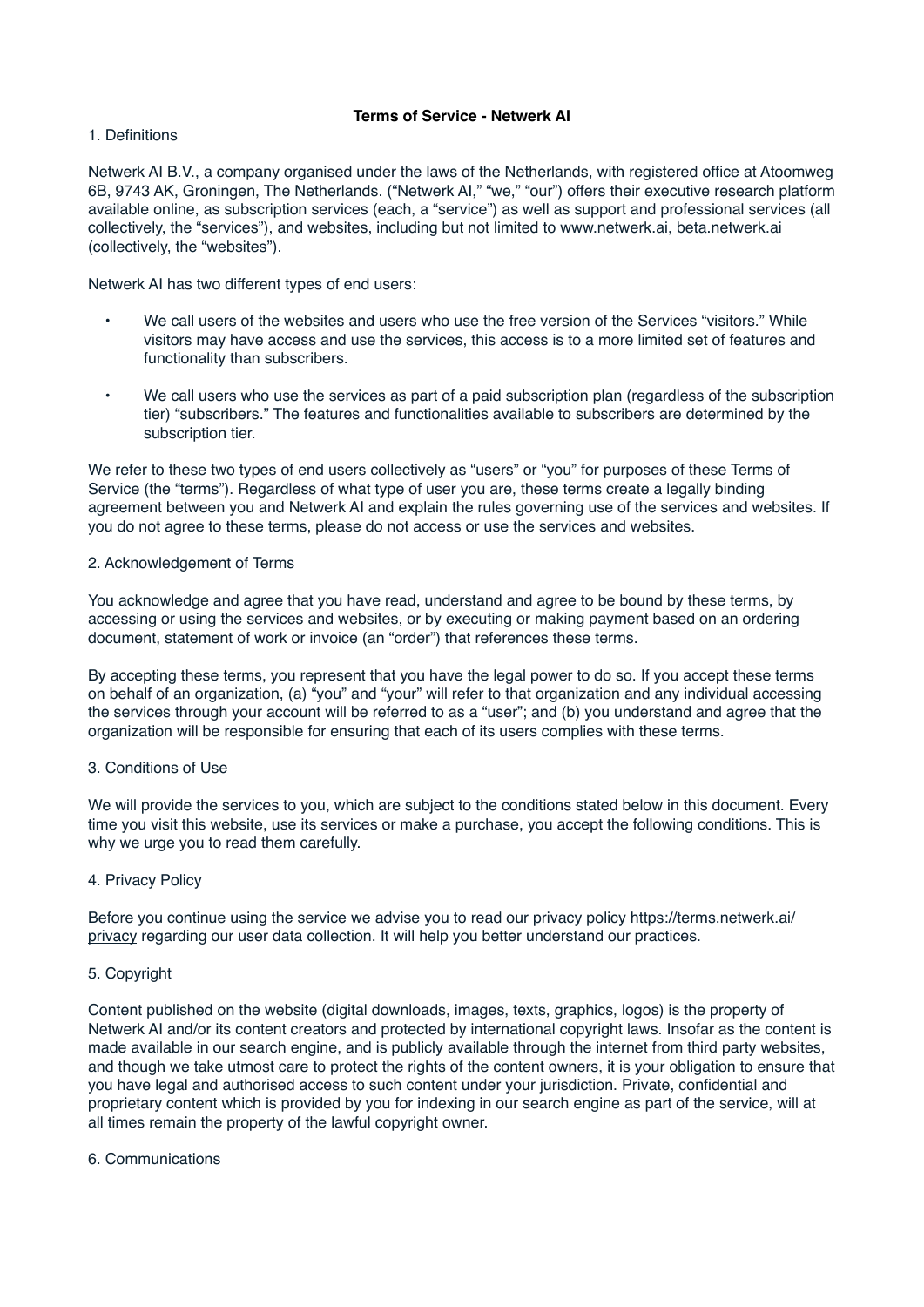The entire communication with us is electronic. Every time you send us an email or visit our website, you are going to be communicating with us. You hereby consent to receive communications from us. If you subscribe to the service, you are going to receive regular emails from us. We will continue to communicate with you by posting news and notices on our website and by sending you emails. You also agree that all notices, disclosures, agreements and other communications we provide to you electronically meet the legal requirements that such communications be in writing.

## 7. Applicable Law

By visiting the service, you agree that the laws of the Netherlands, without regard to principles of conflict laws, will govern these terms of service, or any dispute of any sort that might come between Netwerk AI and you, or its business partners and associates.

#### 8. Disputes

Any dispute related in any way to your visit to this website or to products you purchase from us shall be arbitrated by a competent court in Amsterdam, The Netherlands and you consent to exclusive jurisdiction and venue of such courts.

# 9. User Content

User of the service may post or store content using the service as long as it is not obscene, illegal, defamatory, threatening, infringing of intellectual property rights, invasive of privacy or injurious in any other way to third parties. Content has to be free of software viruses, political campaign, and commercial solicitation.

Content created by the users will at all times remain the property of the users, and Netwerk AI will strive to keep the content private and secure in adherence to reasonable industry standards. User grants Netwerk AI the permission to use such content to compile aggregate statistics or to improve the functionality of the service, including the use of machine learning algorithms on such content, provided that this does not lead to disclosure of such content or any personally identifiable information to unauthorized third parties.

#### 10. License and Site Access

Netwerk AI grants you a limited, non-exclusive, non-transferable and non-sublicensable license to access and use of the service, subject to the timely payment of the agreed license fees.

You are not allowed to download materials or issue requests to the site in an automated manner beyond a rate of what a normal user would do manually in a web browser, unless agreed to in writing by us.

#### 11. Billing, Payment and Renewal

If you select a paid tier of the Subscription Service (a "paid account") Netwerk AI will bill you in advance for use of the Services on the frequency that you select.

Current pricing for accounts are published on the Netwerk AI Websites or provided to you in private written communication. Netwerk AI reserves the right to modify pricing at any time for renewal terms; provided, that Netwerk AI will notify you or the account admin prior to any price increase affecting that account. If you upgrade to a higher tier of paid account, Netwerk AI will credit any remaining balance from your previous subscription payment to your new tier.

Payments for invoices are due fourteen days after the invoice date, unless otherwise specified, and are considered delinquent thereafter.

Your subscription will automatically renew at the end of each subscription term for an additional term of equal length, and you authorize Netwerk AI to charge the credit card, debit card or invoice you for payment upon renewal. If you wish to change your subscription level, number of Users, subscription term, or cancel your auto-renewal, the account owner or the admin must notify in writing Netwerk AI prior to the renewal date.

Billing disputes must be notified to Netwerk AI in writing before the due date. Delinquent payments may bear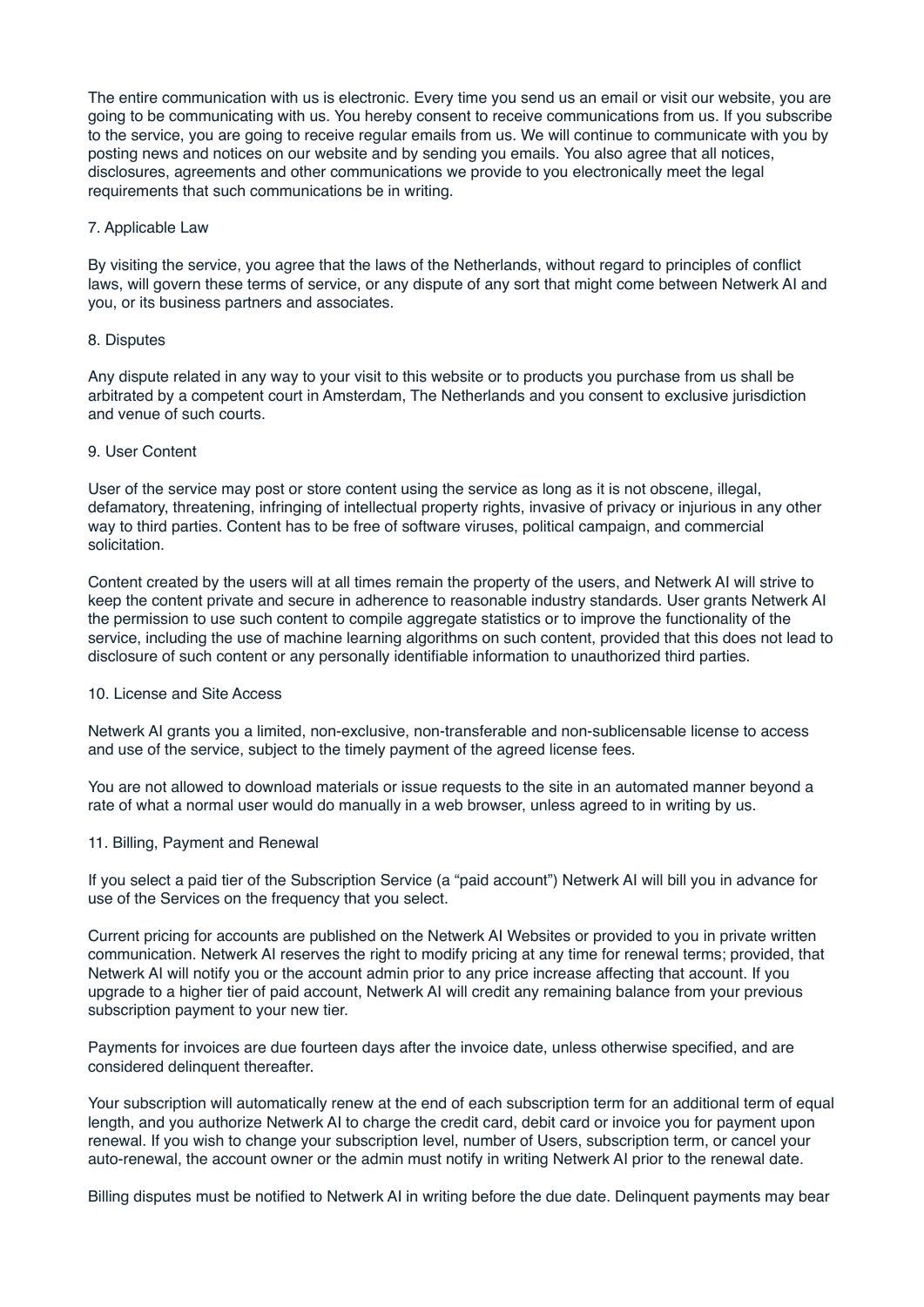interest at the rate of 1.5% per month (or the highest rate permitted by law) from the payment due date until paid in full. You will be responsible for all reasonable expenses (including attorneys' fees) incurred by Netwerk AI in collecting delinquent amounts. If delinquent fees are not paid, Netwerk AI will automatically downgrade your account to a free account and/or suspend or terminate your use of the Services. Downgrading your account may cause the loss of Content, features, functionality or capacity.

You are responsible for any taxes, duties, and customs fees associated with the sale of the Services (collectively "Taxes"), and you will pay Netwerk AI for the Services without any reduction for Taxes. If Netwerk AI is obligated to collect or pay Taxes, the Taxes will be invoiced to you.

Unless otherwise agreed to in an Order, Professional Services will be performed remotely and are provided on a time and materials basis ("T&M") at the rates set forth in the Order. T&M estimates are not a guarantee that the project will be completed in the estimated number of hours. Actual T&M hours may be more or less. In addition, you will reimburse Netwerk AI for reasonable, documented, out-of-pocket expenses (including all travel costs and expenses) incurred by Netwerk AI in the course of providing Professional Services that are authorized or pre-approved by Customer in writing.

Except as expressly set forth in these Terms or when required by law, all fees are non-cancellable and once paid are non-refundable, even in the case of unused subscription periods.

# 12. User Account and Termination

If you are an owner of an account on this website, you are solely responsible for maintaining the confidentiality of your private user details (username and password). You are responsible for all activities that occur under your account or password.

We reserve all rights to terminate accounts, edit or remove content and cancel orders at our sole discretion, with no remedy beyond a pro-rated refund of the license fees paid.

#### 13. Changes to the Terms

Netwerk AI may make changes to the terms from time to time. When these changes are made, we will make a new copy of the terms available https://terms.netwerk.ai as applicable.

You understand and agree that if you are on a free account and you use the services after the date on which the terms have changed, Netwerk AI will treat your continued use of the services as acceptance of the updated terms. If you have a paid account, the new terms will apply upon your renewal.

### 14. General Legal Terms

The parties agree that most disputes can be resolved without resort to litigation. If you have any dispute with us, you agree that before taking any formal action you will give notice to us at [info@netwerk.ai](mailto:info@netwerk.ai) and provide a brief, written description of the dispute and your contact information (including your username, if your dispute relates to an account). The parties agree to use their best efforts to settle any dispute directly through consultation with each other, and good faith negotiations shall be a condition to either party initiating an arbitration or legal action.

The failure of either party to exercise or enforce any right or provision of these terms will not constitute a waiver of such right or provision or of any other right or provision.

These terms constitute the whole legal agreement between you and Netwerk AI related to the use of the services and supersede all prior or contemporaneous representations, agreements or understandings (written or verbal) relating to the subject matter hereof. Any terms and conditions appearing on a purchase order or similar document issued by you do not apply to the Services, do not override or form a part of these terms, and are void and of no effect. If any provision of these terms is found to be invalid or unenforceable, the remaining provisions will remain in full force and effect and the invalid or unenforceable provision will be deemed modified so that it is valid and enforceable to the maximum extent permitted by law.

Neither party is liable for delay or default hereunder if caused by conditions beyond its reasonable control, including natural disasters, hacker attacks, acts of terror or war, riots, actions or decrees of governmental bodies, changes in applicable laws, or communication or power failures.